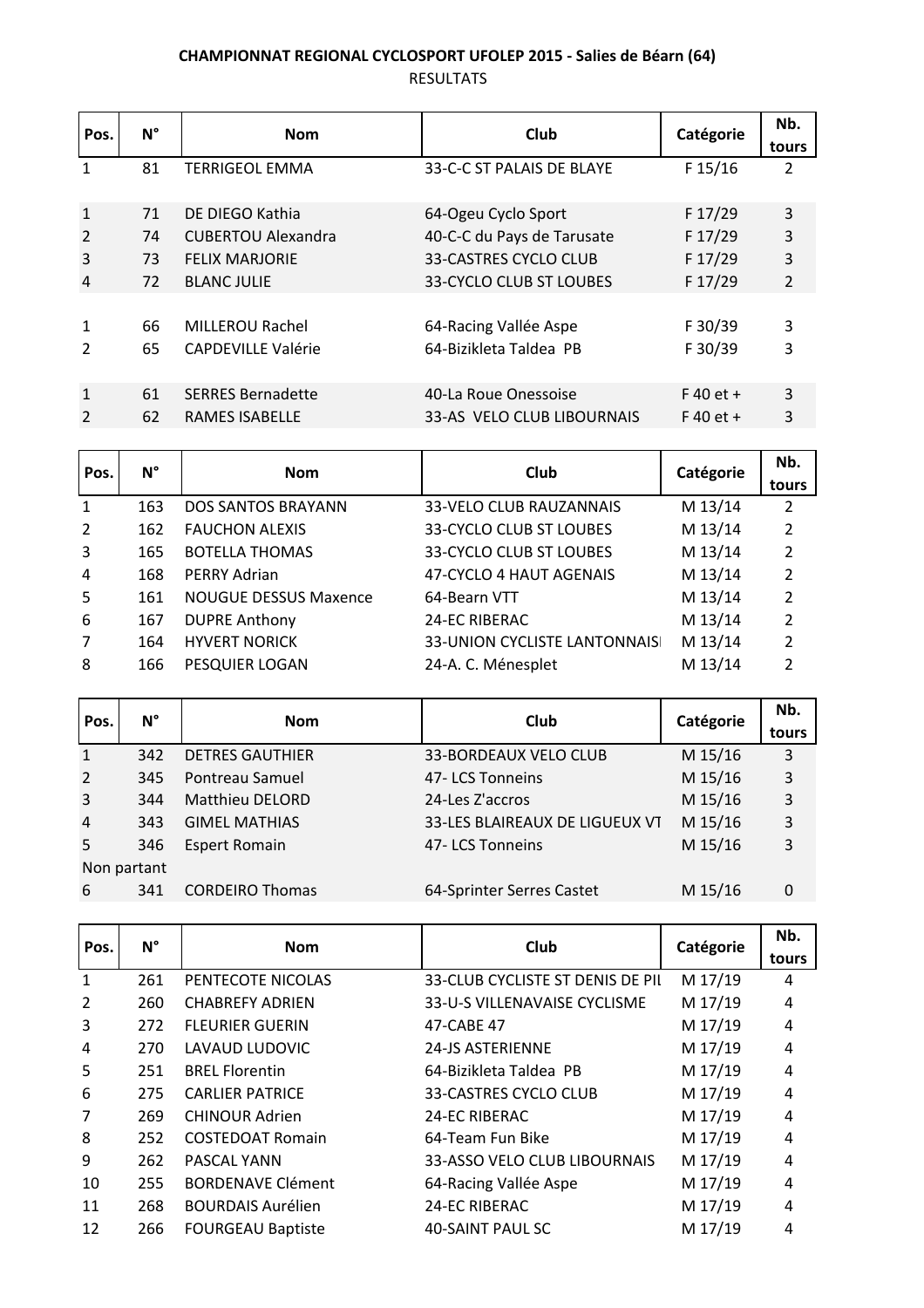| 13      | 259         | <b>DUPIN Pierre</b>       | 64-CV Salies            | M 17/19 | 4              |
|---------|-------------|---------------------------|-------------------------|---------|----------------|
| 14      | 265         | <b>FLEURENTIN Pierre</b>  | 40-Cyclo Club Ychoux    | M 17/19 | 4              |
| 15      | 276         | <b>PEYROLLE Corentin</b>  | 40-Stade Montois        | M 17/19 | $\overline{4}$ |
| 16      | 258         | BOURGE Rémy               | 64-CV Salies            | M 17/19 | 3              |
| Abandon |             |                           |                         |         |                |
| 17      | 263         | <b>DOS SANTOS YOAN</b>    | 33-VELO CLUB RAUZANNAIS | M 17/19 | 3              |
| 18      | 257         | LARCADE Kevin             | 64-CV Salies            | M 17/19 | 2              |
| 19      | 264         | <b>CAZEMAJOR Martin</b>   | 40-SAINT PAUL SC        | M 17/19 | $\overline{2}$ |
| 20      | 254         | <b>BONZON Gabin</b>       | 64-CV Salies            | M 17/19 | 2              |
| 21      | 271         | <b>Hourdebaigt Gilles</b> | 47-LCS Tonneins         | M 17/19 | $\mathbf{1}$   |
| 22      | 267         | <b>BUIL Grégory</b>       | <b>24-EC RIBERAC</b>    | M 17/19 | 0              |
|         | Non partant |                           |                         |         |                |
| 23      | 253         | SAUBION Leo               | 64-UC Orthez            | M 17/19 | $\mathbf{0}$   |
| 24      | 256         | <b>LAMARCHE Romain</b>    | 64-UC Orthez            | M 17/19 | 0              |
| 25      | 274         | LATAPI Sylvain            | 40-U.C.AIRE BARCELONNE  | M 17/19 | 0              |
|         |             |                           |                         |         |                |

| Pos.           | $N^{\circ}$ | <b>Nom</b>                  | Club                               | Catégorie | Nb.<br>tours     |
|----------------|-------------|-----------------------------|------------------------------------|-----------|------------------|
| $\mathbf 1$    | 425         | <b>FONTAGNOL Dimitri</b>    | 24-EC RIBERAC                      | M 20/29   | 5                |
| $\overline{2}$ | 427         | Valade Dylan                | 47-LCS Tonneins                    | M 20/29   | 5                |
| 3              | 405         | <b>CARLET Pierre</b>        | 64- VCPBI                          | M 20/29   | 5                |
| 4              | 423         | <b>BLANCHET Jérémy</b>      | 40-J.S.Labouheyre                  | M 20/29   | 5                |
| 5              | 431         | <b>BREZILLON Paul</b>       | 47-Pujols Rando Nature 47          | M 20/29   | 5                |
| 6              | 422         | MOUCHEZ Cyril               | 40-Vélo Club Montois               | M 20/29   | 5                |
| 7              | 410         | <b>DELAFORGE ANTHONY</b>    | 33-CLUB ATHLETIQUE CARIGNAN/       | M 20/29   | 5                |
| 8              | 417         | <b>BISBAU Mickaël</b>       | 40-CC Tarnos                       | M 20/29   | 5                |
| 9              | 413         | <b>VOGEL AXEL</b>           | <b>33-UNION CYCLISTE MARTILLAC</b> | M 20/29   | 5                |
| 10             | 415         | PIRON ANTHONY               | <b>33-AVENIR CYCLISTE LIBOURNE</b> | M 20/29   | 5                |
| 11             | 426         | <b>PILLES Judicael</b>      | 47-US Gontaud                      | M 20/29   | 5                |
| 12             | 407         | <b>DAVIA Xavier</b>         | 64-Bearn VTT                       | M 20/29   | 5                |
| 13             | 406         | <b>HAURAT Tony</b>          | 64-UC Orthez                       | M 20/29   | 5                |
| 14             | 416         | <b>GOUYET BAPTISTE</b>      | <b>33-GUIDON PORTESIEN</b>         | M 20/29   | 4                |
| 15             | 429         | Fort Elie                   | 47-LCS Tonneins                    | M 20/29   | 4                |
| 16             | 419         | <b>OMBRATIEU Guillaume</b>  | 40-CC Tarnos                       | M 20/29   | 4                |
| 17             | 414         | <b>LOBRE NICOLAS</b>        | <b>33-GUIDON PORTESIEN</b>         | M 20/29   | 4                |
| 18             | 432         | <b>MENGES Franck</b>        | 47-ESCAPADE                        | M 20/29   | 3                |
| 19             | 404         | <b>BAILLY Jeremy</b>        | 64-UC Orthez                       | M 20/29   | 3                |
| 20             | 421         | MICHELIN Jérome             | <b>40-SAINT PAUL SC</b>            | M 20/29   | 3                |
| 21             | 409         | ZANCHETTIN DAMIEN           | 33-UNION CYCLISTE MARTILLAC        | M 20/29   | 3                |
| 22             | 424         | <b>HEGOBURU Guillaume</b>   | 24-VPP Nontron                     | M 20/29   | $\overline{2}$   |
| Abandon        |             |                             |                                    |           |                  |
| 23             | 428         | <b>JOUSSELY JULIEN</b>      | 47-TSA UNIBALLER                   | M 20/29   | 3                |
| 24             | 411         | <b>SCRIMA JULIEN</b>        | <b>33-CYCLO CLUB ST LOUBES</b>     | M 20/29   | $\overline{2}$   |
| 25             | 408         | <b>GIMENES Sebastien</b>    | 64-UC Orthez                       | M 20/29   | $\overline{2}$   |
| 26             | 412         | <b>GARRABOS ADRIEN</b>      | 33-LA ROUE CADAUJACAISE            | M 20/29   | $\overline{2}$   |
|                | Non partant |                             |                                    |           |                  |
| 27             | 401         | <b>RENAUDIN Julien</b>      | 64-VC Mazérois                     | M 20/29   | $\boldsymbol{0}$ |
| 28             | 402         | <b>LAVERGNE Marvin</b>      | 64-Racing Vallée Aspe              | M 20/29   | 0                |
| 29             | 403         | <b>CAPDEBOSCQ Simon</b>     | 64- UCPP                           | M 20/29   | 0                |
| 30             | 418         | <b>SAVARY Jean-Baptiste</b> | 40-Stade Montois                   | M 20/29   | 0                |
| 31             | 430         | <b>LAFFITTE Damien</b>      | <b>47-CS CASSENEUIL</b>            | M 20/29   | 0                |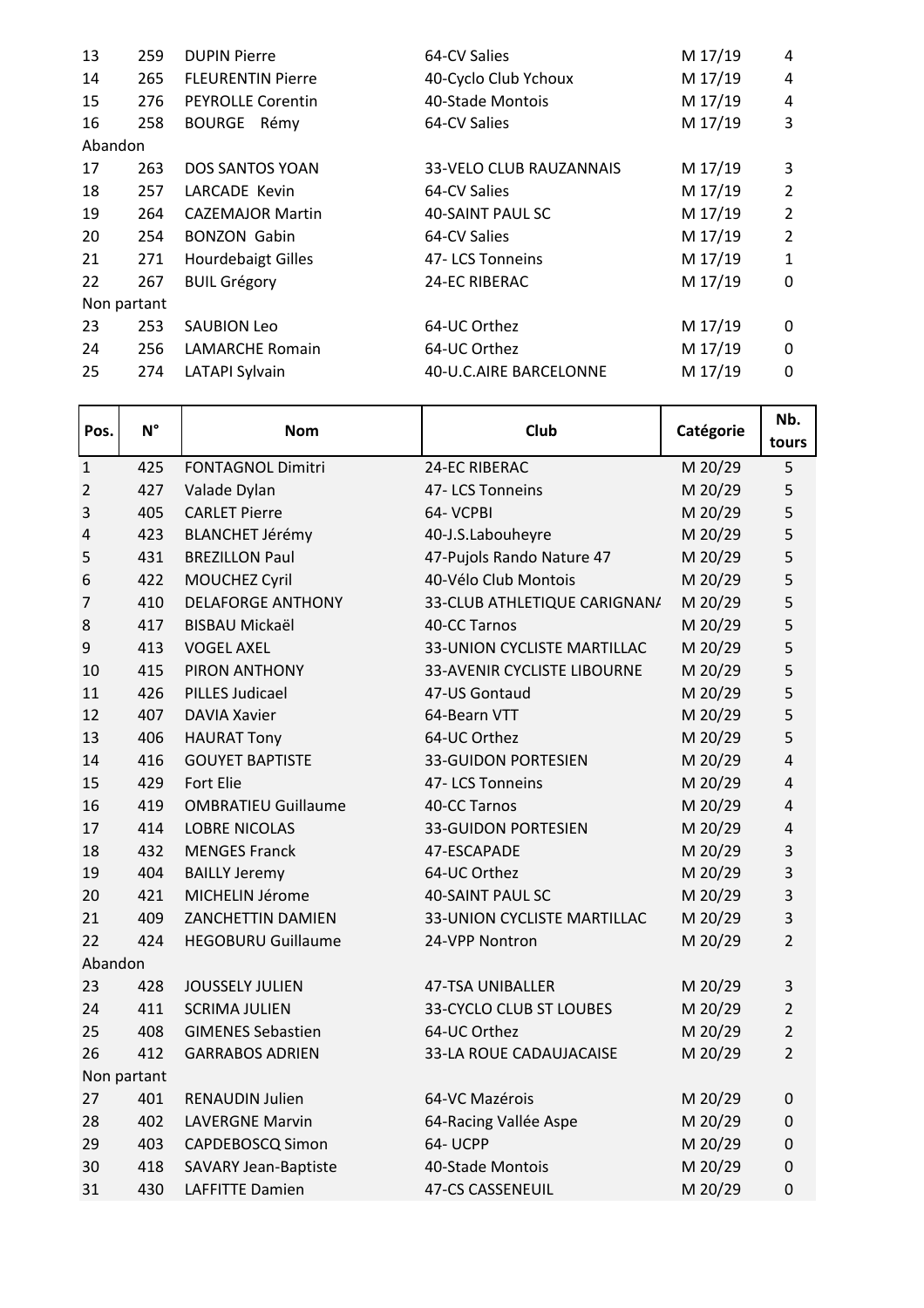| Pos.           | $N^{\circ}$ | <b>Nom</b>                    | Club                               | Catégorie | Nb.<br>tours |
|----------------|-------------|-------------------------------|------------------------------------|-----------|--------------|
| $\mathbf{1}$   | 224         | <b>TOUTAIN YANN</b>           | 33-UNION CYCLISTE MARTILLAC        | M 30/39   | 5            |
| $\overline{2}$ | 231         | <b>DALMAS JULIEN</b>          | 33-LA ROUE CADAUJACAISE            | M 30/39   | 5            |
| 3              | 228         | <b>BOUCHER FREDERIC</b>       | 33-J.S. ST SULPICE ET CAMEYRAC     | M 30/39   | 5            |
| $\overline{4}$ | 225         | <b>ESTAY ANTHONY</b>          | 33-VELO CLUB COTE D'ARGENT         | M 30/39   | 5            |
| 5              | 242         | <b>LEON Alexandre</b>         | 24-Team VW Culture Vélo            | M 30/39   | 5            |
| 6              | 212         | <b>DUCAU Cédric</b>           | 64-Bizikleta Taldea PB             | M 30/39   | 5            |
| 7              | 217         | <b>GILLES Cédric</b>          | 64- VCPBI                          | M 30/39   | 5            |
| 8              | 213         | THEBEAU Sébastien             | 64-VC Pau Racing                   | M 30/39   | 5            |
| 9              | 218         | <b>LACOSTE Anthony</b>        | 64-UC Orthez                       | M 30/39   | 5            |
| 10             | 243         | <b>GIRAUD Nicolas</b>         | 47-Amicale Cycliste Grand Villener | M 30/39   | 5            |
| 11             | 203         | <b>AZARETTE Iban</b>          | 64-Bizikleta Taldea PB             | M 30/39   | 5            |
| 12             | 209         | <b>RENNUIT Benoit</b>         | 64- GCP                            | M 30/39   | 5            |
| 13             | 227         | DAL CIN CYRIL                 | 33-VC ST CIERS SUR GIRONDE         | M 30/39   | 5            |
| 14             | 222         | <b>DIEGO ERIC</b>             | <b>33-GUIDON PORTESIEN</b>         | M 30/39   | 5            |
| 15             | 245         | <b>GARAT ETOR</b>             | 64 - URT VELO 64                   | M 30/39   | 5            |
| 16             | 240         | <b>FONTAN Benjamin</b>        | 40-Stade Montois                   | M 30/39   | 5            |
| 17             | 236         | <b>DUMOULIN Christophe</b>    | 40-CC Tarnos                       | M 30/39   | 5            |
| 18             | 202         | <b>DUSSAUCY Nicolas</b>       | 64-Team Fun Bike                   | M 30/39   | 5            |
| 19             | 238         | MICHEAU Aurélien              | <b>40-SAINT PAUL SC</b>            | M 30/39   | 5            |
| 20             | 237         | <b>MONBLANC Benoit</b>        | 40-C-C du Pays de Tarusate         | M 30/39   | 5            |
| 21             | 205         | OFFICIALDEGUY Inaki           | 64-Bizikleta Taldea PB             | M 30/39   | 5            |
| 22             | 234         | <b>ENAULT Jean-Christophe</b> | 40-Marsacq Velo Sport              | M 30/39   | 5            |
| 23             | 223         | <b>AUTHIER CYRIL</b>          | 33-UNION CYCLISTE PUYNORMAN        | M 30/39   | 5            |
| 24             | 201         | LABARERE Christophe           | 64-CC Navarrais                    | M 30/39   | 5            |
| 25             | 241         | <b>BORDES Mathieu</b>         | 40-C-C du Pays de Tarusate         | M 30/39   | 5            |
| 26             | 204         | <b>VERNIS Franck</b>          | 64- VC Pontacquais                 | M 30/39   | 5            |
| 27             | 214         | LASSUS PORTARIEU David        | 64- GCP                            | M 30/39   | 5            |
| 28             | 226         | <b>LAFON GABRIEL</b>          | 33-VC ST CIERS SUR GIRONDE         | M 30/39   | 4            |
| 29             | 220         | <b>COUTURE Gilles</b>         | 64-CV Salies                       | M 30/39   | 4            |
| 30             | 221         | LAPORTE frederic              | 64-CV Salies                       | M 30/39   | 4            |
| 31             | 235         | FAUCHER Sébastien             | 40-Vélo Club Tarnos                | M 30/39   | 4            |
| 32             | 229         | <b>JURADO DANIEL</b>          | 33-CYCLO CLUB ST LOUBES            | M 30/39   | 4            |
| 33             | 230         | <b>CHARBLEYTOU NICOLAS</b>    | 33-CAVIGNAC CLUB NORD GIRON        | M 30/39   | 3            |
| 34<br>Abandon  | 206         | ROUY Fabrice                  | 64-CV Salies                       | M 30/39   | 3            |
| 35             | 244         | <b>FAUQUE David</b>           | 47-Amicale Laïque Varès            | M 30/39   | 2            |
| 36             | 216         | <b>CAPDEVILLE Nicolas</b>     | 64-Bizikleta Taldea PB             | M 30/39   | $\mathbf{1}$ |
| 37             | 239         | <b>DUROU Jérome</b>           | 40-Vélo Club Montois               | M 30/39   | $\mathbf{1}$ |
| 38             | 208         | LABARERE Didier               | 64-Navarrenx                       | M 30/39   | $\mathbf{1}$ |
| 39             | 211         | JEANNEAU Sebastien            | 64-UC Orthez                       | M 30/39   | 0            |
|                | Non partant |                               |                                    |           |              |
| 40             | 207         | <b>ROGER Régis</b>            | 64-VC Mazérois                     | M 30/39   | 0            |
| 41             | 210         | <b>CHELET Frédéric</b>        | 64- VCPBI                          | M 30/39   | 0            |
| 42             | 215         | <b>MANAUT Regis</b>           | 64-UC Orthez                       | M 30/39   | 0            |
| 43             | 219         | <b>LEMARCIS Baptiste</b>      | 64-CCS / SJLO                      | M 30/39   | 0            |
| 44             | 232         | POISSON ANTOINE               | 33-LA ROUE CADAUJACAISE            | M 30/39   | $\pmb{0}$    |
| 45             | 233         | <b>DREAN Jérome</b>           | 40-Marsacq Velo Sport              | M 30/39   | 0            |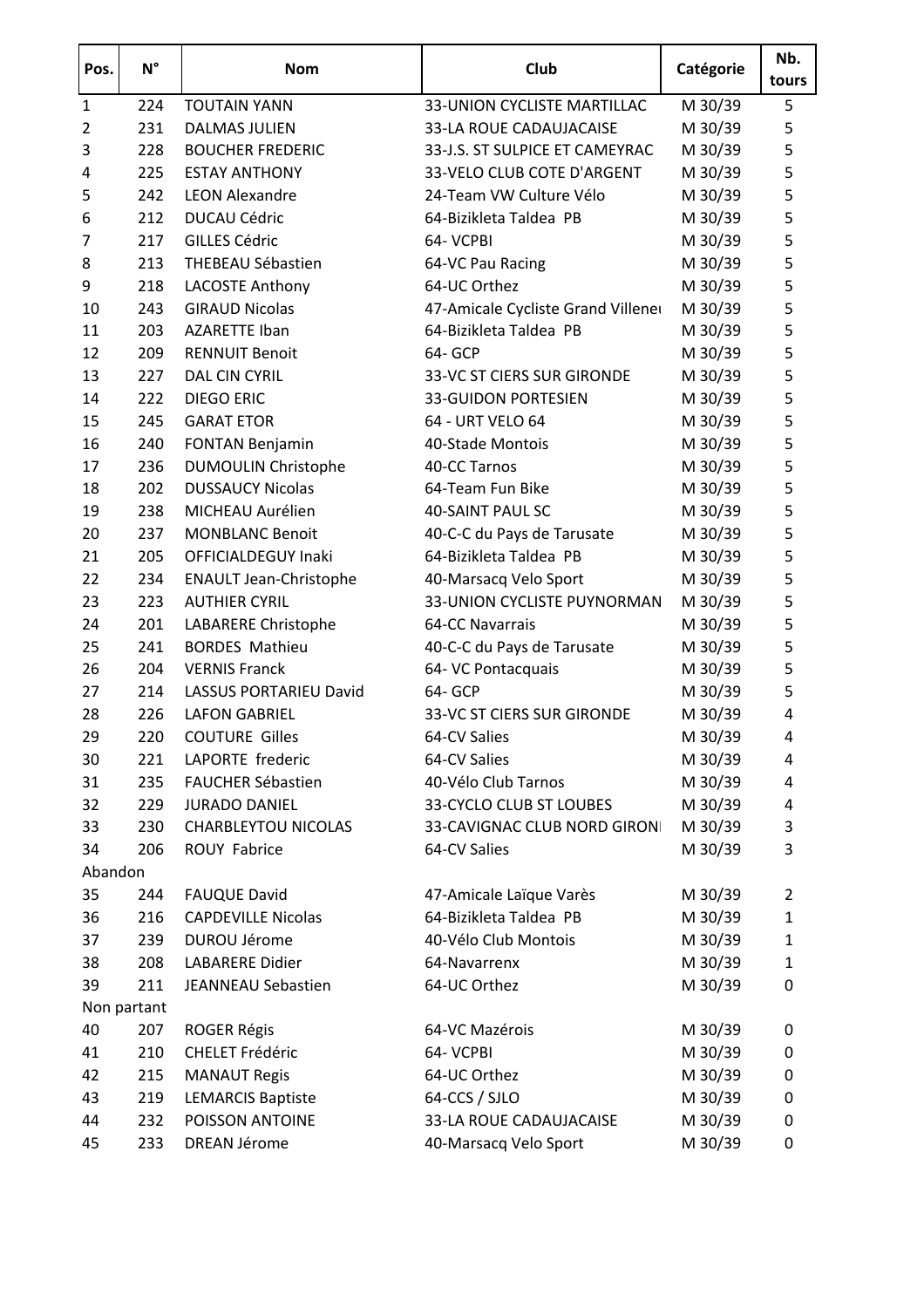| 144<br>LARRUE Jean-Frédéric<br>M 40/49<br>5<br>$\mathbf{1}$<br>40-J.S.Labouheyre<br>134<br>33-AVENIR CYCLISTE LIBOURNE<br>M 40/49<br>5<br>$\overline{2}$<br><b>JARJANETTE DAVID</b><br>5<br>3<br>133<br><b>DOMMAIN LAURENT</b><br>33-VELO CLUB GALGON<br>M 40/49<br>5<br>131<br><b>RAMOND JEAN MARIE</b><br>33-ASSO VELO CLUB LIBOURNAIS<br>M 40/49<br>$\overline{4}$<br>5<br>5<br>106<br>M 40/49<br>ARRAYAGO Stéphane<br>64-CV Salies<br>5<br>146<br><b>BECHADE Olivier</b><br>M 40/49<br>6<br>40-Marsacq Velo Sport<br>5<br><b>GALLEGO THIERRY</b><br>33-VELO CLUB GALGON<br>M 40/49<br>$\overline{7}$<br>130<br>5<br>24-Château l'Evêque Cyclo<br>M 40/49<br>8<br>153<br><b>CUMENAL Christophe</b><br>5<br>33-J.S. ST SULPICE ET CAMEYRAC<br>M 40/49<br>128<br><b>CANO NOEL</b><br>9<br>5<br>M 40/49<br>155<br>10<br><b>CASTELLANO Stéphane</b><br><b>47-TSA UNIBALLER</b><br>5<br>123<br>LABISTE Frédérik<br>M 40/49<br>11<br>64-Jurançon Cyclisme Compétition<br>5<br>12<br>112<br><b>CAZABET Laurent</b><br>64-Team Fun Bike<br>M 40/49<br>5<br>13<br>118<br>AMADO Sébastien<br>64-Huri kirol hendaya<br>M 40/49<br>5<br>127<br><b>CASSIN DENIS</b><br>33-UNION CYCLISTE DU REOLAIS<br>M 40/49<br>14<br>5<br>15<br>141<br>M 40/49<br><b>TREVISAN Cédric</b><br>40-U.C.AIRE BARCELONNE<br>5<br>16<br>149<br><b>GONCALVES José</b><br>24-EVCC Bergerac<br>M 40/49<br>5<br>119<br><b>DAUBAS David</b><br>64-Bizikleta Taldea PB<br>M 40/49<br>17<br>5<br><b>OUDOT Bruno</b><br>64-VC Mazérois<br>M 40/49<br>18<br>113<br>M 40/49<br>5<br>120<br>PEYROUS Jean Pierre<br>64-VC Mazérois<br>19<br>5<br>M 40/49<br>20<br>151<br><b>RIBETTE Cyrille</b><br>24-VC St Cyprien<br>5<br>64-Bizikleta Taldea PB<br>124<br><b>OSPITAL Iban</b><br>M 40/49<br>21<br>5<br>22<br>117<br>64-Team Fun Bike<br>M 40/49<br>REMY Stéphane<br>5<br>138<br><b>DEVERT Frédéric</b><br>40-J.S.Labouheyre<br>M 40/49<br>23<br>M 40/49<br>5<br>24-EC RIBERAC<br>24<br>148<br><b>GERMAGNAN Jean Marc</b><br>5<br>25<br>110<br>64-CV Salies<br>M 40/49<br><b>BOCK Benoit</b><br>5<br>104<br><b>DELMAS Vincent</b><br>64-Bizikleta Taldea PB<br>M 40/49<br>26<br>5<br>152<br><b>24-EC RIBERAC</b><br>M 40/49<br>27<br><b>CARLIER Jean Pascal</b><br>M 40/49<br>5<br>132<br><b>GABAS LAURENT</b><br>33-ASSO VELO CLUB LIBOURNAIS<br>28<br>5<br>107<br>M 40/49<br>29<br><b>SALLES Eric</b><br>64-CV Salies<br>30<br>114<br><b>BOURGE Xavier</b><br>64-CV Salies<br>M 40/49<br>4<br>M 40/49<br>102<br><b>DESTAL Frederic</b><br>64-CV Salies<br>31<br>4<br>40-CC Tarnos<br>M 40/49<br>32<br>143<br><b>LARRICQ Lionnel</b><br>4<br>109<br><b>ACHOTEGUI Richard</b><br>64-Bizikleta Taldea PB<br>M 40/49<br>33<br>4<br>101<br><b>BOUREAU Didier</b><br>64-Ogeu Cyclo Sport<br>M 40/49<br>34<br>4<br>M 40/49<br>129<br><b>DELFOSSE STEPHANE</b><br><b>33-US BREDOISE</b><br>35<br>4<br>36<br>126<br><b>DEL REGNO David</b><br>M 40/49<br>64-Ogeu Cyclo Sport<br>4<br><b>TEJEDOR Philippe</b><br>M 40/49<br>37<br>137<br>40-CC Tarnos<br>4<br>PETRICORENA Rafael<br>M 40/49<br>38<br>145<br>40-AS Hossegor<br>4<br>3<br>125<br>64- Guidon Bayonnais<br>M 40/49<br>39<br><b>ROGUES Thierry</b><br>Abandon<br>40<br>M 40/49<br>111<br><b>MEHAULT Emmanuel</b><br>64- VC Pontacquais<br>4<br>121<br>M 40/49<br>41<br><b>FERRER Jean Philippe</b><br>64-Ogeu Cyclo Sport<br>4<br>139<br>HERVE Jean-Noël<br>40-Vélo Club Tarnos<br>M 40/49<br>42<br>4<br><b>MARDON Christophe</b><br>47-US Gontaud<br>M 40/49<br>43<br>154<br>$\overline{2}$<br>108<br>64- Guidon Bayonnais<br>M 40/49<br>$\overline{2}$<br>44<br><b>SALLABERRY Didier</b><br>135<br><b>MICHEL Emmanuel</b><br>40-Stade Montois<br>M 40/49<br>$\overline{2}$<br>45<br><b>DOUTHE Laurent</b><br>40-CC Tarnos<br>M 40/49<br>$\overline{2}$<br>46<br>140<br>M 40/49<br>47<br>136<br><b>GROHENS Pascal</b><br>40-SAINT PAUL SC<br>$\mathbf{1}$ | Pos. | $N^{\circ}$ | <b>Nom</b> | Club | Catégorie | Nb.<br>tours |
|-----------------------------------------------------------------------------------------------------------------------------------------------------------------------------------------------------------------------------------------------------------------------------------------------------------------------------------------------------------------------------------------------------------------------------------------------------------------------------------------------------------------------------------------------------------------------------------------------------------------------------------------------------------------------------------------------------------------------------------------------------------------------------------------------------------------------------------------------------------------------------------------------------------------------------------------------------------------------------------------------------------------------------------------------------------------------------------------------------------------------------------------------------------------------------------------------------------------------------------------------------------------------------------------------------------------------------------------------------------------------------------------------------------------------------------------------------------------------------------------------------------------------------------------------------------------------------------------------------------------------------------------------------------------------------------------------------------------------------------------------------------------------------------------------------------------------------------------------------------------------------------------------------------------------------------------------------------------------------------------------------------------------------------------------------------------------------------------------------------------------------------------------------------------------------------------------------------------------------------------------------------------------------------------------------------------------------------------------------------------------------------------------------------------------------------------------------------------------------------------------------------------------------------------------------------------------------------------------------------------------------------------------------------------------------------------------------------------------------------------------------------------------------------------------------------------------------------------------------------------------------------------------------------------------------------------------------------------------------------------------------------------------------------------------------------------------------------------------------------------------------------------------------------------------------------------------------------------------------------------------------------------------------------------------------------------------------------------------------------------------------------------------------------------------------------------------------------------------------------------------------------------------------------------------------------------------------------------------------------------------------------------------------------------------------------------------------------------------------------------------------------------------------------------------------------------------------------------------------------------------|------|-------------|------------|------|-----------|--------------|
|                                                                                                                                                                                                                                                                                                                                                                                                                                                                                                                                                                                                                                                                                                                                                                                                                                                                                                                                                                                                                                                                                                                                                                                                                                                                                                                                                                                                                                                                                                                                                                                                                                                                                                                                                                                                                                                                                                                                                                                                                                                                                                                                                                                                                                                                                                                                                                                                                                                                                                                                                                                                                                                                                                                                                                                                                                                                                                                                                                                                                                                                                                                                                                                                                                                                                                                                                                                                                                                                                                                                                                                                                                                                                                                                                                                                                                                                       |      |             |            |      |           |              |
|                                                                                                                                                                                                                                                                                                                                                                                                                                                                                                                                                                                                                                                                                                                                                                                                                                                                                                                                                                                                                                                                                                                                                                                                                                                                                                                                                                                                                                                                                                                                                                                                                                                                                                                                                                                                                                                                                                                                                                                                                                                                                                                                                                                                                                                                                                                                                                                                                                                                                                                                                                                                                                                                                                                                                                                                                                                                                                                                                                                                                                                                                                                                                                                                                                                                                                                                                                                                                                                                                                                                                                                                                                                                                                                                                                                                                                                                       |      |             |            |      |           |              |
|                                                                                                                                                                                                                                                                                                                                                                                                                                                                                                                                                                                                                                                                                                                                                                                                                                                                                                                                                                                                                                                                                                                                                                                                                                                                                                                                                                                                                                                                                                                                                                                                                                                                                                                                                                                                                                                                                                                                                                                                                                                                                                                                                                                                                                                                                                                                                                                                                                                                                                                                                                                                                                                                                                                                                                                                                                                                                                                                                                                                                                                                                                                                                                                                                                                                                                                                                                                                                                                                                                                                                                                                                                                                                                                                                                                                                                                                       |      |             |            |      |           |              |
|                                                                                                                                                                                                                                                                                                                                                                                                                                                                                                                                                                                                                                                                                                                                                                                                                                                                                                                                                                                                                                                                                                                                                                                                                                                                                                                                                                                                                                                                                                                                                                                                                                                                                                                                                                                                                                                                                                                                                                                                                                                                                                                                                                                                                                                                                                                                                                                                                                                                                                                                                                                                                                                                                                                                                                                                                                                                                                                                                                                                                                                                                                                                                                                                                                                                                                                                                                                                                                                                                                                                                                                                                                                                                                                                                                                                                                                                       |      |             |            |      |           |              |
|                                                                                                                                                                                                                                                                                                                                                                                                                                                                                                                                                                                                                                                                                                                                                                                                                                                                                                                                                                                                                                                                                                                                                                                                                                                                                                                                                                                                                                                                                                                                                                                                                                                                                                                                                                                                                                                                                                                                                                                                                                                                                                                                                                                                                                                                                                                                                                                                                                                                                                                                                                                                                                                                                                                                                                                                                                                                                                                                                                                                                                                                                                                                                                                                                                                                                                                                                                                                                                                                                                                                                                                                                                                                                                                                                                                                                                                                       |      |             |            |      |           |              |
|                                                                                                                                                                                                                                                                                                                                                                                                                                                                                                                                                                                                                                                                                                                                                                                                                                                                                                                                                                                                                                                                                                                                                                                                                                                                                                                                                                                                                                                                                                                                                                                                                                                                                                                                                                                                                                                                                                                                                                                                                                                                                                                                                                                                                                                                                                                                                                                                                                                                                                                                                                                                                                                                                                                                                                                                                                                                                                                                                                                                                                                                                                                                                                                                                                                                                                                                                                                                                                                                                                                                                                                                                                                                                                                                                                                                                                                                       |      |             |            |      |           |              |
|                                                                                                                                                                                                                                                                                                                                                                                                                                                                                                                                                                                                                                                                                                                                                                                                                                                                                                                                                                                                                                                                                                                                                                                                                                                                                                                                                                                                                                                                                                                                                                                                                                                                                                                                                                                                                                                                                                                                                                                                                                                                                                                                                                                                                                                                                                                                                                                                                                                                                                                                                                                                                                                                                                                                                                                                                                                                                                                                                                                                                                                                                                                                                                                                                                                                                                                                                                                                                                                                                                                                                                                                                                                                                                                                                                                                                                                                       |      |             |            |      |           |              |
|                                                                                                                                                                                                                                                                                                                                                                                                                                                                                                                                                                                                                                                                                                                                                                                                                                                                                                                                                                                                                                                                                                                                                                                                                                                                                                                                                                                                                                                                                                                                                                                                                                                                                                                                                                                                                                                                                                                                                                                                                                                                                                                                                                                                                                                                                                                                                                                                                                                                                                                                                                                                                                                                                                                                                                                                                                                                                                                                                                                                                                                                                                                                                                                                                                                                                                                                                                                                                                                                                                                                                                                                                                                                                                                                                                                                                                                                       |      |             |            |      |           |              |
|                                                                                                                                                                                                                                                                                                                                                                                                                                                                                                                                                                                                                                                                                                                                                                                                                                                                                                                                                                                                                                                                                                                                                                                                                                                                                                                                                                                                                                                                                                                                                                                                                                                                                                                                                                                                                                                                                                                                                                                                                                                                                                                                                                                                                                                                                                                                                                                                                                                                                                                                                                                                                                                                                                                                                                                                                                                                                                                                                                                                                                                                                                                                                                                                                                                                                                                                                                                                                                                                                                                                                                                                                                                                                                                                                                                                                                                                       |      |             |            |      |           |              |
|                                                                                                                                                                                                                                                                                                                                                                                                                                                                                                                                                                                                                                                                                                                                                                                                                                                                                                                                                                                                                                                                                                                                                                                                                                                                                                                                                                                                                                                                                                                                                                                                                                                                                                                                                                                                                                                                                                                                                                                                                                                                                                                                                                                                                                                                                                                                                                                                                                                                                                                                                                                                                                                                                                                                                                                                                                                                                                                                                                                                                                                                                                                                                                                                                                                                                                                                                                                                                                                                                                                                                                                                                                                                                                                                                                                                                                                                       |      |             |            |      |           |              |
|                                                                                                                                                                                                                                                                                                                                                                                                                                                                                                                                                                                                                                                                                                                                                                                                                                                                                                                                                                                                                                                                                                                                                                                                                                                                                                                                                                                                                                                                                                                                                                                                                                                                                                                                                                                                                                                                                                                                                                                                                                                                                                                                                                                                                                                                                                                                                                                                                                                                                                                                                                                                                                                                                                                                                                                                                                                                                                                                                                                                                                                                                                                                                                                                                                                                                                                                                                                                                                                                                                                                                                                                                                                                                                                                                                                                                                                                       |      |             |            |      |           |              |
|                                                                                                                                                                                                                                                                                                                                                                                                                                                                                                                                                                                                                                                                                                                                                                                                                                                                                                                                                                                                                                                                                                                                                                                                                                                                                                                                                                                                                                                                                                                                                                                                                                                                                                                                                                                                                                                                                                                                                                                                                                                                                                                                                                                                                                                                                                                                                                                                                                                                                                                                                                                                                                                                                                                                                                                                                                                                                                                                                                                                                                                                                                                                                                                                                                                                                                                                                                                                                                                                                                                                                                                                                                                                                                                                                                                                                                                                       |      |             |            |      |           |              |
|                                                                                                                                                                                                                                                                                                                                                                                                                                                                                                                                                                                                                                                                                                                                                                                                                                                                                                                                                                                                                                                                                                                                                                                                                                                                                                                                                                                                                                                                                                                                                                                                                                                                                                                                                                                                                                                                                                                                                                                                                                                                                                                                                                                                                                                                                                                                                                                                                                                                                                                                                                                                                                                                                                                                                                                                                                                                                                                                                                                                                                                                                                                                                                                                                                                                                                                                                                                                                                                                                                                                                                                                                                                                                                                                                                                                                                                                       |      |             |            |      |           |              |
|                                                                                                                                                                                                                                                                                                                                                                                                                                                                                                                                                                                                                                                                                                                                                                                                                                                                                                                                                                                                                                                                                                                                                                                                                                                                                                                                                                                                                                                                                                                                                                                                                                                                                                                                                                                                                                                                                                                                                                                                                                                                                                                                                                                                                                                                                                                                                                                                                                                                                                                                                                                                                                                                                                                                                                                                                                                                                                                                                                                                                                                                                                                                                                                                                                                                                                                                                                                                                                                                                                                                                                                                                                                                                                                                                                                                                                                                       |      |             |            |      |           |              |
|                                                                                                                                                                                                                                                                                                                                                                                                                                                                                                                                                                                                                                                                                                                                                                                                                                                                                                                                                                                                                                                                                                                                                                                                                                                                                                                                                                                                                                                                                                                                                                                                                                                                                                                                                                                                                                                                                                                                                                                                                                                                                                                                                                                                                                                                                                                                                                                                                                                                                                                                                                                                                                                                                                                                                                                                                                                                                                                                                                                                                                                                                                                                                                                                                                                                                                                                                                                                                                                                                                                                                                                                                                                                                                                                                                                                                                                                       |      |             |            |      |           |              |
|                                                                                                                                                                                                                                                                                                                                                                                                                                                                                                                                                                                                                                                                                                                                                                                                                                                                                                                                                                                                                                                                                                                                                                                                                                                                                                                                                                                                                                                                                                                                                                                                                                                                                                                                                                                                                                                                                                                                                                                                                                                                                                                                                                                                                                                                                                                                                                                                                                                                                                                                                                                                                                                                                                                                                                                                                                                                                                                                                                                                                                                                                                                                                                                                                                                                                                                                                                                                                                                                                                                                                                                                                                                                                                                                                                                                                                                                       |      |             |            |      |           |              |
|                                                                                                                                                                                                                                                                                                                                                                                                                                                                                                                                                                                                                                                                                                                                                                                                                                                                                                                                                                                                                                                                                                                                                                                                                                                                                                                                                                                                                                                                                                                                                                                                                                                                                                                                                                                                                                                                                                                                                                                                                                                                                                                                                                                                                                                                                                                                                                                                                                                                                                                                                                                                                                                                                                                                                                                                                                                                                                                                                                                                                                                                                                                                                                                                                                                                                                                                                                                                                                                                                                                                                                                                                                                                                                                                                                                                                                                                       |      |             |            |      |           |              |
|                                                                                                                                                                                                                                                                                                                                                                                                                                                                                                                                                                                                                                                                                                                                                                                                                                                                                                                                                                                                                                                                                                                                                                                                                                                                                                                                                                                                                                                                                                                                                                                                                                                                                                                                                                                                                                                                                                                                                                                                                                                                                                                                                                                                                                                                                                                                                                                                                                                                                                                                                                                                                                                                                                                                                                                                                                                                                                                                                                                                                                                                                                                                                                                                                                                                                                                                                                                                                                                                                                                                                                                                                                                                                                                                                                                                                                                                       |      |             |            |      |           |              |
|                                                                                                                                                                                                                                                                                                                                                                                                                                                                                                                                                                                                                                                                                                                                                                                                                                                                                                                                                                                                                                                                                                                                                                                                                                                                                                                                                                                                                                                                                                                                                                                                                                                                                                                                                                                                                                                                                                                                                                                                                                                                                                                                                                                                                                                                                                                                                                                                                                                                                                                                                                                                                                                                                                                                                                                                                                                                                                                                                                                                                                                                                                                                                                                                                                                                                                                                                                                                                                                                                                                                                                                                                                                                                                                                                                                                                                                                       |      |             |            |      |           |              |
|                                                                                                                                                                                                                                                                                                                                                                                                                                                                                                                                                                                                                                                                                                                                                                                                                                                                                                                                                                                                                                                                                                                                                                                                                                                                                                                                                                                                                                                                                                                                                                                                                                                                                                                                                                                                                                                                                                                                                                                                                                                                                                                                                                                                                                                                                                                                                                                                                                                                                                                                                                                                                                                                                                                                                                                                                                                                                                                                                                                                                                                                                                                                                                                                                                                                                                                                                                                                                                                                                                                                                                                                                                                                                                                                                                                                                                                                       |      |             |            |      |           |              |
|                                                                                                                                                                                                                                                                                                                                                                                                                                                                                                                                                                                                                                                                                                                                                                                                                                                                                                                                                                                                                                                                                                                                                                                                                                                                                                                                                                                                                                                                                                                                                                                                                                                                                                                                                                                                                                                                                                                                                                                                                                                                                                                                                                                                                                                                                                                                                                                                                                                                                                                                                                                                                                                                                                                                                                                                                                                                                                                                                                                                                                                                                                                                                                                                                                                                                                                                                                                                                                                                                                                                                                                                                                                                                                                                                                                                                                                                       |      |             |            |      |           |              |
|                                                                                                                                                                                                                                                                                                                                                                                                                                                                                                                                                                                                                                                                                                                                                                                                                                                                                                                                                                                                                                                                                                                                                                                                                                                                                                                                                                                                                                                                                                                                                                                                                                                                                                                                                                                                                                                                                                                                                                                                                                                                                                                                                                                                                                                                                                                                                                                                                                                                                                                                                                                                                                                                                                                                                                                                                                                                                                                                                                                                                                                                                                                                                                                                                                                                                                                                                                                                                                                                                                                                                                                                                                                                                                                                                                                                                                                                       |      |             |            |      |           |              |
|                                                                                                                                                                                                                                                                                                                                                                                                                                                                                                                                                                                                                                                                                                                                                                                                                                                                                                                                                                                                                                                                                                                                                                                                                                                                                                                                                                                                                                                                                                                                                                                                                                                                                                                                                                                                                                                                                                                                                                                                                                                                                                                                                                                                                                                                                                                                                                                                                                                                                                                                                                                                                                                                                                                                                                                                                                                                                                                                                                                                                                                                                                                                                                                                                                                                                                                                                                                                                                                                                                                                                                                                                                                                                                                                                                                                                                                                       |      |             |            |      |           |              |
|                                                                                                                                                                                                                                                                                                                                                                                                                                                                                                                                                                                                                                                                                                                                                                                                                                                                                                                                                                                                                                                                                                                                                                                                                                                                                                                                                                                                                                                                                                                                                                                                                                                                                                                                                                                                                                                                                                                                                                                                                                                                                                                                                                                                                                                                                                                                                                                                                                                                                                                                                                                                                                                                                                                                                                                                                                                                                                                                                                                                                                                                                                                                                                                                                                                                                                                                                                                                                                                                                                                                                                                                                                                                                                                                                                                                                                                                       |      |             |            |      |           |              |
|                                                                                                                                                                                                                                                                                                                                                                                                                                                                                                                                                                                                                                                                                                                                                                                                                                                                                                                                                                                                                                                                                                                                                                                                                                                                                                                                                                                                                                                                                                                                                                                                                                                                                                                                                                                                                                                                                                                                                                                                                                                                                                                                                                                                                                                                                                                                                                                                                                                                                                                                                                                                                                                                                                                                                                                                                                                                                                                                                                                                                                                                                                                                                                                                                                                                                                                                                                                                                                                                                                                                                                                                                                                                                                                                                                                                                                                                       |      |             |            |      |           |              |
|                                                                                                                                                                                                                                                                                                                                                                                                                                                                                                                                                                                                                                                                                                                                                                                                                                                                                                                                                                                                                                                                                                                                                                                                                                                                                                                                                                                                                                                                                                                                                                                                                                                                                                                                                                                                                                                                                                                                                                                                                                                                                                                                                                                                                                                                                                                                                                                                                                                                                                                                                                                                                                                                                                                                                                                                                                                                                                                                                                                                                                                                                                                                                                                                                                                                                                                                                                                                                                                                                                                                                                                                                                                                                                                                                                                                                                                                       |      |             |            |      |           |              |
|                                                                                                                                                                                                                                                                                                                                                                                                                                                                                                                                                                                                                                                                                                                                                                                                                                                                                                                                                                                                                                                                                                                                                                                                                                                                                                                                                                                                                                                                                                                                                                                                                                                                                                                                                                                                                                                                                                                                                                                                                                                                                                                                                                                                                                                                                                                                                                                                                                                                                                                                                                                                                                                                                                                                                                                                                                                                                                                                                                                                                                                                                                                                                                                                                                                                                                                                                                                                                                                                                                                                                                                                                                                                                                                                                                                                                                                                       |      |             |            |      |           |              |
|                                                                                                                                                                                                                                                                                                                                                                                                                                                                                                                                                                                                                                                                                                                                                                                                                                                                                                                                                                                                                                                                                                                                                                                                                                                                                                                                                                                                                                                                                                                                                                                                                                                                                                                                                                                                                                                                                                                                                                                                                                                                                                                                                                                                                                                                                                                                                                                                                                                                                                                                                                                                                                                                                                                                                                                                                                                                                                                                                                                                                                                                                                                                                                                                                                                                                                                                                                                                                                                                                                                                                                                                                                                                                                                                                                                                                                                                       |      |             |            |      |           |              |
|                                                                                                                                                                                                                                                                                                                                                                                                                                                                                                                                                                                                                                                                                                                                                                                                                                                                                                                                                                                                                                                                                                                                                                                                                                                                                                                                                                                                                                                                                                                                                                                                                                                                                                                                                                                                                                                                                                                                                                                                                                                                                                                                                                                                                                                                                                                                                                                                                                                                                                                                                                                                                                                                                                                                                                                                                                                                                                                                                                                                                                                                                                                                                                                                                                                                                                                                                                                                                                                                                                                                                                                                                                                                                                                                                                                                                                                                       |      |             |            |      |           |              |
|                                                                                                                                                                                                                                                                                                                                                                                                                                                                                                                                                                                                                                                                                                                                                                                                                                                                                                                                                                                                                                                                                                                                                                                                                                                                                                                                                                                                                                                                                                                                                                                                                                                                                                                                                                                                                                                                                                                                                                                                                                                                                                                                                                                                                                                                                                                                                                                                                                                                                                                                                                                                                                                                                                                                                                                                                                                                                                                                                                                                                                                                                                                                                                                                                                                                                                                                                                                                                                                                                                                                                                                                                                                                                                                                                                                                                                                                       |      |             |            |      |           |              |
|                                                                                                                                                                                                                                                                                                                                                                                                                                                                                                                                                                                                                                                                                                                                                                                                                                                                                                                                                                                                                                                                                                                                                                                                                                                                                                                                                                                                                                                                                                                                                                                                                                                                                                                                                                                                                                                                                                                                                                                                                                                                                                                                                                                                                                                                                                                                                                                                                                                                                                                                                                                                                                                                                                                                                                                                                                                                                                                                                                                                                                                                                                                                                                                                                                                                                                                                                                                                                                                                                                                                                                                                                                                                                                                                                                                                                                                                       |      |             |            |      |           |              |
|                                                                                                                                                                                                                                                                                                                                                                                                                                                                                                                                                                                                                                                                                                                                                                                                                                                                                                                                                                                                                                                                                                                                                                                                                                                                                                                                                                                                                                                                                                                                                                                                                                                                                                                                                                                                                                                                                                                                                                                                                                                                                                                                                                                                                                                                                                                                                                                                                                                                                                                                                                                                                                                                                                                                                                                                                                                                                                                                                                                                                                                                                                                                                                                                                                                                                                                                                                                                                                                                                                                                                                                                                                                                                                                                                                                                                                                                       |      |             |            |      |           |              |
|                                                                                                                                                                                                                                                                                                                                                                                                                                                                                                                                                                                                                                                                                                                                                                                                                                                                                                                                                                                                                                                                                                                                                                                                                                                                                                                                                                                                                                                                                                                                                                                                                                                                                                                                                                                                                                                                                                                                                                                                                                                                                                                                                                                                                                                                                                                                                                                                                                                                                                                                                                                                                                                                                                                                                                                                                                                                                                                                                                                                                                                                                                                                                                                                                                                                                                                                                                                                                                                                                                                                                                                                                                                                                                                                                                                                                                                                       |      |             |            |      |           |              |
|                                                                                                                                                                                                                                                                                                                                                                                                                                                                                                                                                                                                                                                                                                                                                                                                                                                                                                                                                                                                                                                                                                                                                                                                                                                                                                                                                                                                                                                                                                                                                                                                                                                                                                                                                                                                                                                                                                                                                                                                                                                                                                                                                                                                                                                                                                                                                                                                                                                                                                                                                                                                                                                                                                                                                                                                                                                                                                                                                                                                                                                                                                                                                                                                                                                                                                                                                                                                                                                                                                                                                                                                                                                                                                                                                                                                                                                                       |      |             |            |      |           |              |
|                                                                                                                                                                                                                                                                                                                                                                                                                                                                                                                                                                                                                                                                                                                                                                                                                                                                                                                                                                                                                                                                                                                                                                                                                                                                                                                                                                                                                                                                                                                                                                                                                                                                                                                                                                                                                                                                                                                                                                                                                                                                                                                                                                                                                                                                                                                                                                                                                                                                                                                                                                                                                                                                                                                                                                                                                                                                                                                                                                                                                                                                                                                                                                                                                                                                                                                                                                                                                                                                                                                                                                                                                                                                                                                                                                                                                                                                       |      |             |            |      |           |              |
|                                                                                                                                                                                                                                                                                                                                                                                                                                                                                                                                                                                                                                                                                                                                                                                                                                                                                                                                                                                                                                                                                                                                                                                                                                                                                                                                                                                                                                                                                                                                                                                                                                                                                                                                                                                                                                                                                                                                                                                                                                                                                                                                                                                                                                                                                                                                                                                                                                                                                                                                                                                                                                                                                                                                                                                                                                                                                                                                                                                                                                                                                                                                                                                                                                                                                                                                                                                                                                                                                                                                                                                                                                                                                                                                                                                                                                                                       |      |             |            |      |           |              |
|                                                                                                                                                                                                                                                                                                                                                                                                                                                                                                                                                                                                                                                                                                                                                                                                                                                                                                                                                                                                                                                                                                                                                                                                                                                                                                                                                                                                                                                                                                                                                                                                                                                                                                                                                                                                                                                                                                                                                                                                                                                                                                                                                                                                                                                                                                                                                                                                                                                                                                                                                                                                                                                                                                                                                                                                                                                                                                                                                                                                                                                                                                                                                                                                                                                                                                                                                                                                                                                                                                                                                                                                                                                                                                                                                                                                                                                                       |      |             |            |      |           |              |
|                                                                                                                                                                                                                                                                                                                                                                                                                                                                                                                                                                                                                                                                                                                                                                                                                                                                                                                                                                                                                                                                                                                                                                                                                                                                                                                                                                                                                                                                                                                                                                                                                                                                                                                                                                                                                                                                                                                                                                                                                                                                                                                                                                                                                                                                                                                                                                                                                                                                                                                                                                                                                                                                                                                                                                                                                                                                                                                                                                                                                                                                                                                                                                                                                                                                                                                                                                                                                                                                                                                                                                                                                                                                                                                                                                                                                                                                       |      |             |            |      |           |              |
|                                                                                                                                                                                                                                                                                                                                                                                                                                                                                                                                                                                                                                                                                                                                                                                                                                                                                                                                                                                                                                                                                                                                                                                                                                                                                                                                                                                                                                                                                                                                                                                                                                                                                                                                                                                                                                                                                                                                                                                                                                                                                                                                                                                                                                                                                                                                                                                                                                                                                                                                                                                                                                                                                                                                                                                                                                                                                                                                                                                                                                                                                                                                                                                                                                                                                                                                                                                                                                                                                                                                                                                                                                                                                                                                                                                                                                                                       |      |             |            |      |           |              |
|                                                                                                                                                                                                                                                                                                                                                                                                                                                                                                                                                                                                                                                                                                                                                                                                                                                                                                                                                                                                                                                                                                                                                                                                                                                                                                                                                                                                                                                                                                                                                                                                                                                                                                                                                                                                                                                                                                                                                                                                                                                                                                                                                                                                                                                                                                                                                                                                                                                                                                                                                                                                                                                                                                                                                                                                                                                                                                                                                                                                                                                                                                                                                                                                                                                                                                                                                                                                                                                                                                                                                                                                                                                                                                                                                                                                                                                                       |      |             |            |      |           |              |
|                                                                                                                                                                                                                                                                                                                                                                                                                                                                                                                                                                                                                                                                                                                                                                                                                                                                                                                                                                                                                                                                                                                                                                                                                                                                                                                                                                                                                                                                                                                                                                                                                                                                                                                                                                                                                                                                                                                                                                                                                                                                                                                                                                                                                                                                                                                                                                                                                                                                                                                                                                                                                                                                                                                                                                                                                                                                                                                                                                                                                                                                                                                                                                                                                                                                                                                                                                                                                                                                                                                                                                                                                                                                                                                                                                                                                                                                       |      |             |            |      |           |              |
|                                                                                                                                                                                                                                                                                                                                                                                                                                                                                                                                                                                                                                                                                                                                                                                                                                                                                                                                                                                                                                                                                                                                                                                                                                                                                                                                                                                                                                                                                                                                                                                                                                                                                                                                                                                                                                                                                                                                                                                                                                                                                                                                                                                                                                                                                                                                                                                                                                                                                                                                                                                                                                                                                                                                                                                                                                                                                                                                                                                                                                                                                                                                                                                                                                                                                                                                                                                                                                                                                                                                                                                                                                                                                                                                                                                                                                                                       |      |             |            |      |           |              |
|                                                                                                                                                                                                                                                                                                                                                                                                                                                                                                                                                                                                                                                                                                                                                                                                                                                                                                                                                                                                                                                                                                                                                                                                                                                                                                                                                                                                                                                                                                                                                                                                                                                                                                                                                                                                                                                                                                                                                                                                                                                                                                                                                                                                                                                                                                                                                                                                                                                                                                                                                                                                                                                                                                                                                                                                                                                                                                                                                                                                                                                                                                                                                                                                                                                                                                                                                                                                                                                                                                                                                                                                                                                                                                                                                                                                                                                                       |      |             |            |      |           |              |
|                                                                                                                                                                                                                                                                                                                                                                                                                                                                                                                                                                                                                                                                                                                                                                                                                                                                                                                                                                                                                                                                                                                                                                                                                                                                                                                                                                                                                                                                                                                                                                                                                                                                                                                                                                                                                                                                                                                                                                                                                                                                                                                                                                                                                                                                                                                                                                                                                                                                                                                                                                                                                                                                                                                                                                                                                                                                                                                                                                                                                                                                                                                                                                                                                                                                                                                                                                                                                                                                                                                                                                                                                                                                                                                                                                                                                                                                       |      |             |            |      |           |              |
|                                                                                                                                                                                                                                                                                                                                                                                                                                                                                                                                                                                                                                                                                                                                                                                                                                                                                                                                                                                                                                                                                                                                                                                                                                                                                                                                                                                                                                                                                                                                                                                                                                                                                                                                                                                                                                                                                                                                                                                                                                                                                                                                                                                                                                                                                                                                                                                                                                                                                                                                                                                                                                                                                                                                                                                                                                                                                                                                                                                                                                                                                                                                                                                                                                                                                                                                                                                                                                                                                                                                                                                                                                                                                                                                                                                                                                                                       |      |             |            |      |           |              |
|                                                                                                                                                                                                                                                                                                                                                                                                                                                                                                                                                                                                                                                                                                                                                                                                                                                                                                                                                                                                                                                                                                                                                                                                                                                                                                                                                                                                                                                                                                                                                                                                                                                                                                                                                                                                                                                                                                                                                                                                                                                                                                                                                                                                                                                                                                                                                                                                                                                                                                                                                                                                                                                                                                                                                                                                                                                                                                                                                                                                                                                                                                                                                                                                                                                                                                                                                                                                                                                                                                                                                                                                                                                                                                                                                                                                                                                                       |      |             |            |      |           |              |
|                                                                                                                                                                                                                                                                                                                                                                                                                                                                                                                                                                                                                                                                                                                                                                                                                                                                                                                                                                                                                                                                                                                                                                                                                                                                                                                                                                                                                                                                                                                                                                                                                                                                                                                                                                                                                                                                                                                                                                                                                                                                                                                                                                                                                                                                                                                                                                                                                                                                                                                                                                                                                                                                                                                                                                                                                                                                                                                                                                                                                                                                                                                                                                                                                                                                                                                                                                                                                                                                                                                                                                                                                                                                                                                                                                                                                                                                       |      |             |            |      |           |              |
|                                                                                                                                                                                                                                                                                                                                                                                                                                                                                                                                                                                                                                                                                                                                                                                                                                                                                                                                                                                                                                                                                                                                                                                                                                                                                                                                                                                                                                                                                                                                                                                                                                                                                                                                                                                                                                                                                                                                                                                                                                                                                                                                                                                                                                                                                                                                                                                                                                                                                                                                                                                                                                                                                                                                                                                                                                                                                                                                                                                                                                                                                                                                                                                                                                                                                                                                                                                                                                                                                                                                                                                                                                                                                                                                                                                                                                                                       |      |             |            |      |           |              |
|                                                                                                                                                                                                                                                                                                                                                                                                                                                                                                                                                                                                                                                                                                                                                                                                                                                                                                                                                                                                                                                                                                                                                                                                                                                                                                                                                                                                                                                                                                                                                                                                                                                                                                                                                                                                                                                                                                                                                                                                                                                                                                                                                                                                                                                                                                                                                                                                                                                                                                                                                                                                                                                                                                                                                                                                                                                                                                                                                                                                                                                                                                                                                                                                                                                                                                                                                                                                                                                                                                                                                                                                                                                                                                                                                                                                                                                                       |      |             |            |      |           |              |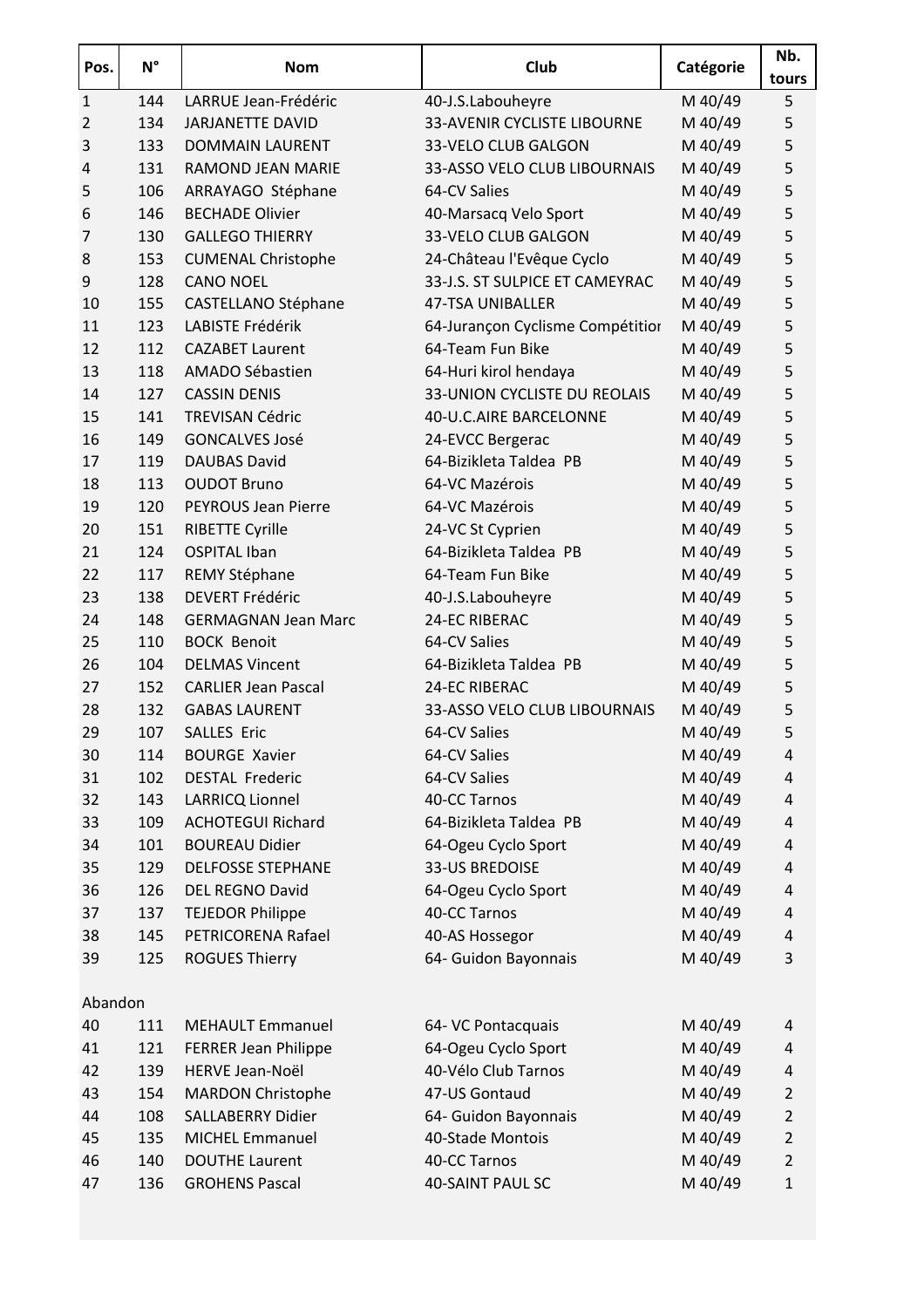|    | Non partant |                            |                    |         |          |
|----|-------------|----------------------------|--------------------|---------|----------|
| 48 | 103         | <b>MONCASSIN Jean Luc</b>  | 64- VC Pontacquais | M 40/49 | 0        |
| 49 | 105         | <b>OUSTALOUP Christian</b> | 64- VC Pontacquais | M 40/49 | $\Omega$ |
| 50 | 115         | <b>BERGERET Christophe</b> | 64-VC Mazérois     | M 40/49 | $\Omega$ |
| 51 | 116         | RANGOLINE Stéphane         | 64- VC Pontacquais | M 40/49 | 0        |
| 52 | 122         | <b>DUCAT Eric</b>          | 64-VC Mazérois     | M 40/49 | $\Omega$ |
| 53 | 142         | <b>DOYHAMBOURE Olivier</b> | 40-CC Tarnos       | M 40/49 | $\Omega$ |
| 54 | 147         | <b>CODDEVILLE Marc</b>     | 24-EC RIBERAC      | M 40/49 | $\Omega$ |
| 55 | 150         | <b>VERGNE Jean-Paul</b>    | 24-EVCC Bergerac   | M 40/49 | 0        |
|    |             |                            |                    |         |          |

| Pos.           | $N^{\circ}$    | <b>Nom</b>                   | Club                             | Catégorie | Nb.<br>tours |
|----------------|----------------|------------------------------|----------------------------------|-----------|--------------|
| $\mathbf{1}$   | 40             | <b>MARTIN Jean-Noel</b>      | 40-Marsacq Velo Sport            | M 50/59   | 4            |
| $\overline{2}$ | 25             | <b>SENTUC THIERRY</b>        | 33-C-C ST PALAIS DE BLAYE        | M 50/59   | 4            |
| 3              | 15             | <b>ORTIZ Miguel</b>          | 64-CCS / SJLO                    | M 50/59   | 4            |
| 4              | $\mathbf{1}$   | <b>ABADIE Francis</b>        | 64- VCPBI                        | M 50/59   | 4            |
| 5              | 50             | <b>LARRIGAUDIERE Denis</b>   | 47-Amicale Laïque Varès          | M 50/59   | 4            |
| 6              | 31             | <b>RENAUD THIERRY</b>        | <b>33-GUIDON PORTESIEN</b>       | M 50/59   | 4            |
| 7              | 8              | <b>VANDAELE Pascal</b>       | 64-Team Fun Bike                 | M 50/59   | 4            |
| 8              | 18             | <b>SZKOLNIK JEAN JACQUES</b> | 33-ASSO VELO CLUB LIBOURNAIS     | M 50/59   | 4            |
| 9              | 53             | <b>CASTAING THIERRY</b>      | 40-Vélo Club Montois             | M 50/59   | 4            |
| 10             | 19             | <b>BERGEGERE FRANCIS</b>     | 33-UNION CYCLISTE DU REOLAIS     | M 50/59   | 4            |
| 11             | 47             | <b>DELMONTEIL Thierry</b>    | 24-EC Foyenne                    | M 50/59   | 4            |
| 12             | 29             | <b>ROCHERON SERGE</b>        | <b>33-GUIDON PORTESIEN</b>       | M 50/59   | 4            |
| 13             | $\overline{3}$ | CAPDEBOSCQ Raymond           | 64- GCP                          | M 50/59   | 4            |
| 14             | 22             | <b>CAILLAU PHILIPPE</b>      | 33-US BREDOISE                   | M 50/59   | 4            |
| 15             | 26             | <b>GROLLIER THIERRY</b>      | 33-U-C LE HAILLAN-ST MEDARD      | M 50/59   | 4            |
| 16             | 9              | PECQUEUR Didier              | 64- GCP                          | M 50/59   | 4            |
| 17             | 17             | <b>CARTILLON Philippe</b>    | 64-Bizanos                       | M 50/59   | 4            |
| 18             | 32             | <b>DENOEL THIERRY</b>        | <b>33-SECTION CYCLISTE LUDON</b> | M 50/59   | 4            |
| 19             | 43             | <b>ELIZAGOYEN Gilbert</b>    | <b>40-BOUCLES ADOUR</b>          | M 50/59   | 4            |
| 20             | 35             | <b>PINARD Gilles</b>         | 40-Vélo Club Tarnos              | M 50/59   | 4            |
| 21             | 38             | <b>BISBAU Michel</b>         | 40-CC Tarnos                     | M 50/59   | 4            |
| 22             | 46             | <b>RENARD Alain</b>          | 24-EC RIBERAC                    | M 50/59   | 4            |
| 23             | 36             | OLMEDA Jean                  | 40-Guidon ST MARTINOIS           | M 50/59   | 4            |
| 24             | 30             | <b>BOTTECHIA THIERRY</b>     | 33-UNION CYCLISTE DU REOLAIS     | M 50/59   | 4            |
| 25             | 45             | <b>HUCHET Bertrand</b>       | 40-J.S.Labouheyre                | M 50/59   | 4            |
| 26             | 6              | <b>TORRENT Pierre</b>        | 64-VC Hendayais                  | M 50/59   | 4            |
| 27             | $\overline{2}$ | <b>BAGILET Christian</b>     | 64- VCPBI                        | M 50/59   | 4            |
| 28             | 48             | <b>GARRY Alain</b>           | 47-US Gontaud                    | M 50/59   | 4            |
| 29             | 44             | <b>BARSACQ Thierry</b>       | 40-U.C.AIRE BARCELONNE           | M 50/59   | 4            |
| 30             | 20             | L'HARIDON BERNARD            | <b>33-GUIDON PORTESIEN</b>       | M 50/59   | 4            |
| 31             | $\overline{4}$ | <b>BERNARDO Urbain</b>       | 64-Ogeu Cyclo Sport              | M 50/59   | 4            |
| 32             | 24             | <b>DELORD BRUNO</b>          | 33-CLUB CYCLISTE ST DENIS DE PII | M 50/59   | 4            |
| 33             | 49             | <b>BORE JOEL</b>             | 47-CABE 47                       | M 50/59   | 4            |
| 34             | 34             | <b>BOND Michel</b>           | 40-Vélo Club Montois             | M 50/59   | 4            |
| 35             | 11             | FAUCOULANCHE Eric            | 64-CV Salies                     | M 50/59   | 3            |
| 36             | 12             | <b>LALANNE Pierre</b>        | 64-Bizikleta Taldea PB           | M 50/59   | 3            |
| 37             | 28             | REPUSSEAU DIMITRI            | 33-VELO CLUB DE CANEJAN          | M 50/59   | 3            |
| 38             | 33             | <b>CATILINA Nicolas</b>      | 40-CC Tarnos                     | M 50/59   | 3            |
| 39             | 37             | LATAPI Joël                  | 40-U.C.AIRE BARCELONNE           | M 50/59   | 3            |
| 40             | 39             | <b>GUILLOT François</b>      | 40-U.C.AIRE BARCELONNE           | M 50/59   | 3            |